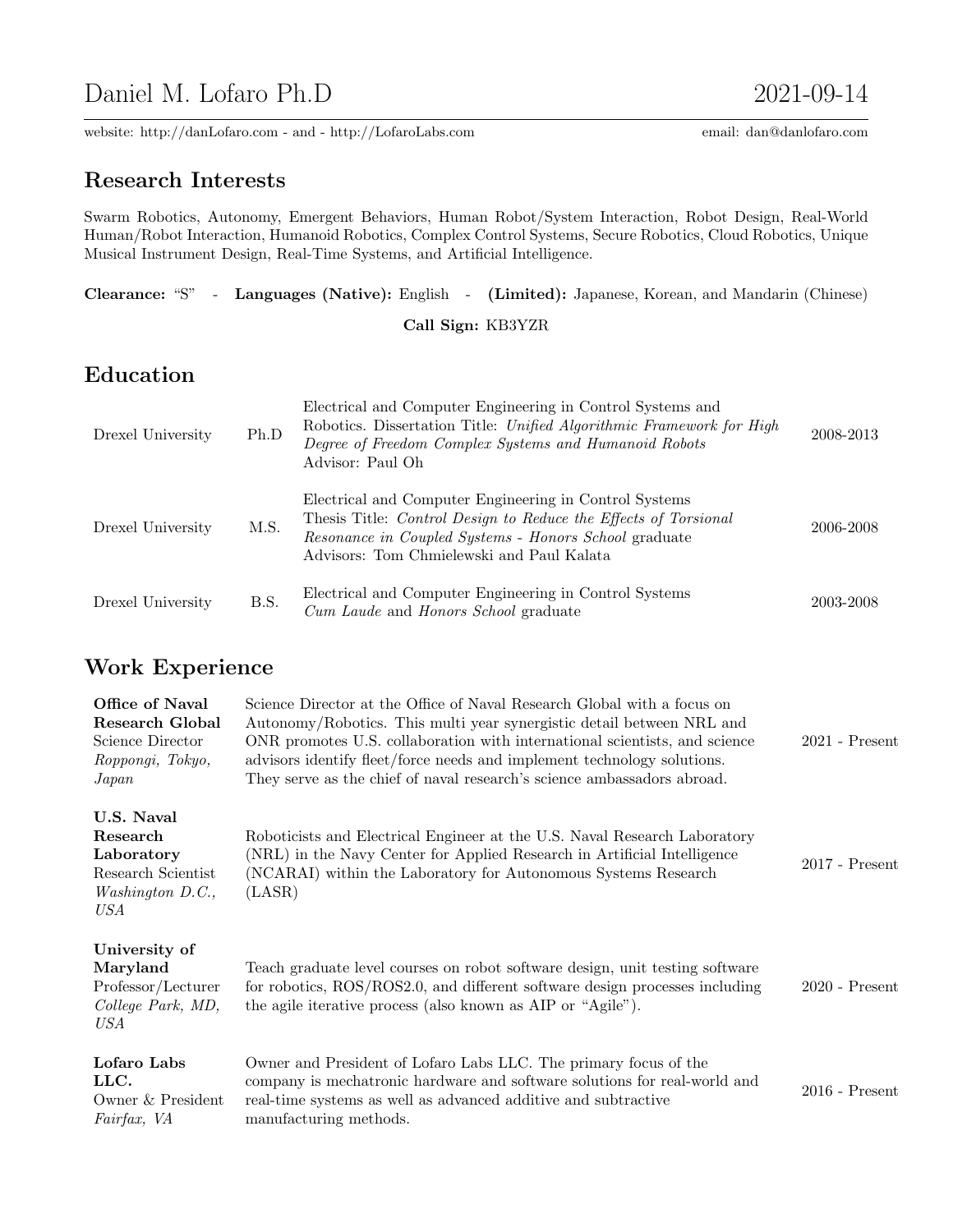| George Mason<br>University<br>Affiliate Professor<br>Fairfax, VA, USA                       | Affiliate Professor in School of Business and Electrical Engineering<br>Department at George Mason University.                                                                                                                                                                                                                                                                                                                           | $2021$ - Present |
|---------------------------------------------------------------------------------------------|------------------------------------------------------------------------------------------------------------------------------------------------------------------------------------------------------------------------------------------------------------------------------------------------------------------------------------------------------------------------------------------------------------------------------------------|------------------|
| George Mason<br>University<br>Laboratory<br>Director<br>Fairfax, VA, USA                    | Director of the Lofaro Labs Robotics and the DASL Autonomous Systems<br>Lab (DASL) at George Mason University. The primary focus of the lab is<br>robotics including Humanoids, Complex Control Systems, Robot Design,<br>and Cloud Robotics. (On temporary hold while on ONR Global<br>Detail)                                                                                                                                          | $2014 - 2021$    |
| George Mason<br>University<br>Assistant Professor<br>Fairfax, VA, USA                       | Assistant Professor in Robotics at George Mason University in the<br>Electrical and Computer Engineering Department.                                                                                                                                                                                                                                                                                                                     | $2014 - 2021$    |
| <b>ExPlus</b><br>Automation<br>Consultant<br>Sterling, VA                                   | Create automation software for animated and interactive museum displays.                                                                                                                                                                                                                                                                                                                                                                 | $2015 - 2016$    |
| <b>DARPA</b><br>Research Lead<br>Philadelphia, PA                                           | Research Lead and Systems Engineer for the Track-A DARPA Robotics<br>Challenge team DRC-Hubo. In collaboration Gerogia Tech I lead the<br>developed of the needed open-source, Linux based, BSD licensed controller<br>for humanoid robots. Our software is the primary control system for the<br>DRC-Hubo team and is currently being used by MIT, WPI, Purdue, Ohio<br>State, Swarthmore College, Georgia Tech, and Drexel University. | $2012 - 2014$    |
| <b>Drexel</b><br>Autonomous<br><b>Systems Lab</b><br>Research Assistant<br>Philadelphia, PA | Researching Complex Control Systems and Robotics. Daniel's dissertation<br>topic is end-effector velocity control for bipedal robots, also known as<br>throwing. Primary care taker of the full-size humanoid robot Jaemi Hubo.                                                                                                                                                                                                          | $2008 - 2013$    |
| Dragonfly<br>Incorporated<br>Engineer<br>Philadelphia, PA                                   | Testing and modeling of linear actuators for dual rotor unmanned aerial<br>vehicles.                                                                                                                                                                                                                                                                                                                                                     | $2011 - 2013$    |
| <b>Drexel</b><br>University<br>Teaching Assistant<br>Philadelphia, PA                       | Assist professor with electrical engineering lab courses as well as organizing<br>and maintaing Senior Design for the electrical and computer engineering<br>dept.                                                                                                                                                                                                                                                                       | $2008 - 2013$    |
| <b>IEEE</b><br>$(ICRA-2012)$<br>Web Designer<br>Piscataway, NJ                              | Design and maintain events and website for the International Conference on<br>Robotics and Automation.                                                                                                                                                                                                                                                                                                                                   | $2011 - 2012$    |
| <b>NATO</b><br>$(ASI-2012)$<br>Workshop Chair<br>Cesme, Turkey                              | Organize and maintain 6 workshops for an international audience with<br>participation from 23 countries                                                                                                                                                                                                                                                                                                                                  | $2011 - 2012$    |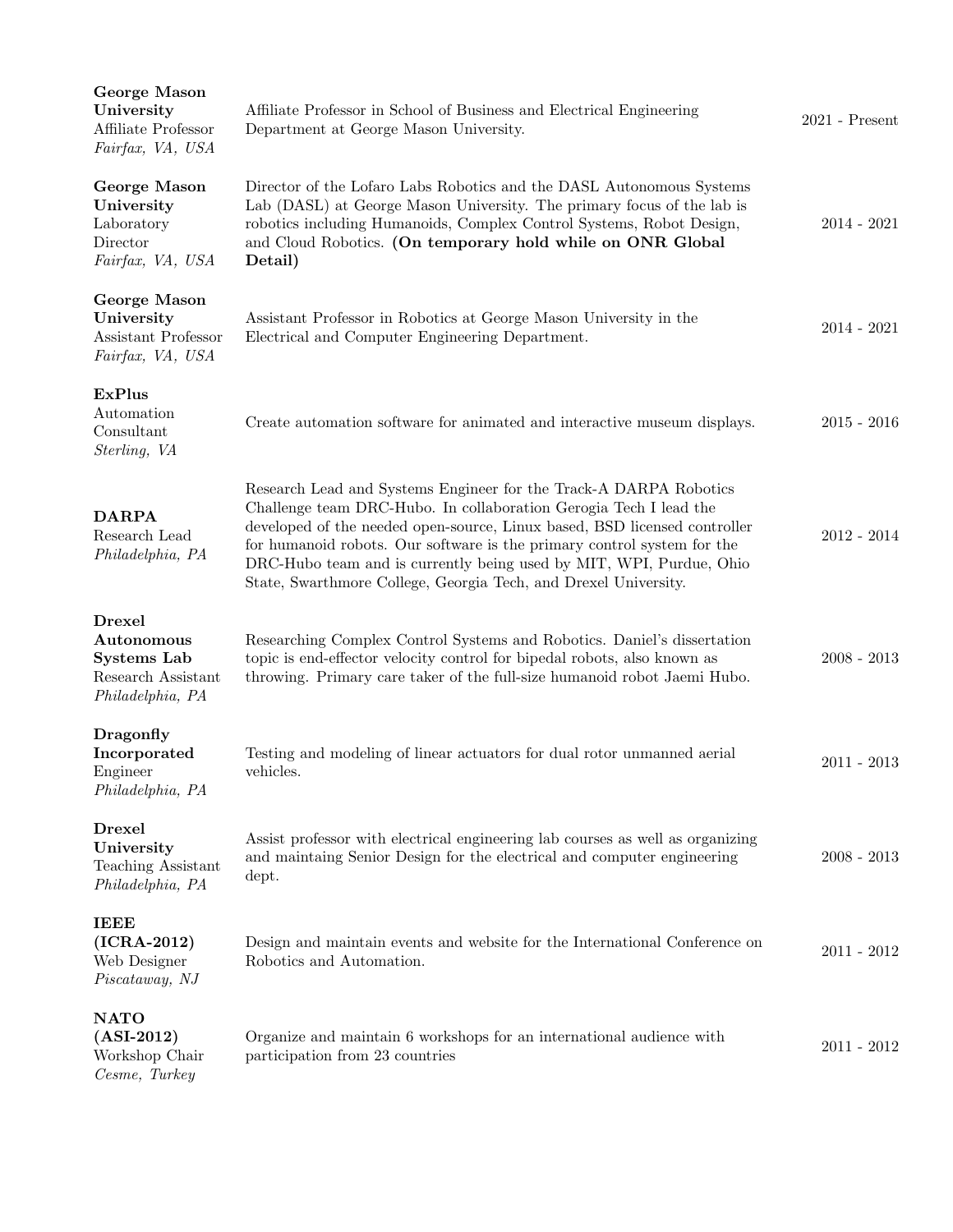| <b>FIRST Robotics</b><br>Mentor, Judge, and<br>Volunteer<br>Villanova, PA       | Coach/mentors for the all girls high school, Agnes Irwin School (Bryn<br>Mawr, PA), FIRST Robotics team and Philadelphia Regional Competition<br>volunteer.                                                                                     | $2006 - 2010$ |
|---------------------------------------------------------------------------------|-------------------------------------------------------------------------------------------------------------------------------------------------------------------------------------------------------------------------------------------------|---------------|
| Moog<br>Component<br>Group Assistant<br>Design Engineer<br>Springfield, PA      | Temperature response testing - Error analysis on positional and rotational<br>actuators - Fault detection circuit design and implementation for positional<br>and rotator actuators - PCB trace verification, Trained in MIL-SPEC<br>soldering. | $2005 - 2006$ |
| Evaporated<br>Coatings Inc.<br>Assistant Design<br>Engineer<br>Willow Grove, PA | Design and implementation of vacuum deposited tin films for the control of<br>optical, thermal and electrical surface properties, design using computer<br>simulations. Implementation via vacuum deposition using electron beam<br>gun.        | $2004 - 2005$ |

# Honors, Awards, and Professional Recognitions

| U.S. - UK Science<br>and Technology<br>Cooperation Award<br>Winners | Received the U.S. - UK Science and Technology (S&T) Cooperation award<br>from the U.S. Department of Defense and the UK Ministry of Defense. The<br>award is a testament to the broad range of bilateral scientific and technical<br>cooperation between the U.S. and UK defense organizations.                        | 2020      |
|---------------------------------------------------------------------|------------------------------------------------------------------------------------------------------------------------------------------------------------------------------------------------------------------------------------------------------------------------------------------------------------------------|-----------|
| Best Paper Award<br><b>IEEE CIS-RAM</b>                             | Received a best paper award for our paper entitled "Multi-agent<br>Time-based A* Path Planning on Lighter Thank Air Autonomous Agents"<br>at IEEE-CIS-RAM 2019                                                                                                                                                         | 2019      |
| Consistently<br>Featured in the<br><b>News</b>                      | Work is consistently in the news (print, web, and televised). Venues include<br>The Washington Post, WUSA-9, RoboHub, All Hands (U.S. Navy<br>Magazine), and other like news sources.                                                                                                                                  | 2014-2021 |
| Office of Naval<br>Research - SFRP                                  | The Office of Naval Research - Summer Faculty Research Program and<br>Sabbatical Leave Program provides science and engineering faculty<br>members from institutions of higher education the opportunity to<br>participate in research of mutual interest to the faculty member and peers<br>at U.S. Navy Laboratories | 2015-2016 |
| Career Connection<br>Faculty Award<br>Nominee                       | The George Mason University Career Connection Faculty Award is an<br>annual award celebrating Mason faculty and staff who make a positive<br>impact on students' career goals, employment plans, or graduate school<br>preparation.                                                                                    | 2015      |
| NSF-GRFP<br>Honorable Mention                                       | The program recognizes and supports outstanding graduate students in<br>NSF-supported science, technology, engineering, and mathematics<br>disciplines who are pursuing research-based master's and doctoral degrees in<br>the U.S. and abroad.                                                                        | 2009      |
| NSF-EAPSI Fellow                                                    | The primary goals of EAPSI are to introduce students to East Asia and<br>Pacific science and engineering in the context of a research setting, and to<br>help students initiate scientific relationships that will better enable future<br>collaboration with foreign counterparts.                                    | 2008      |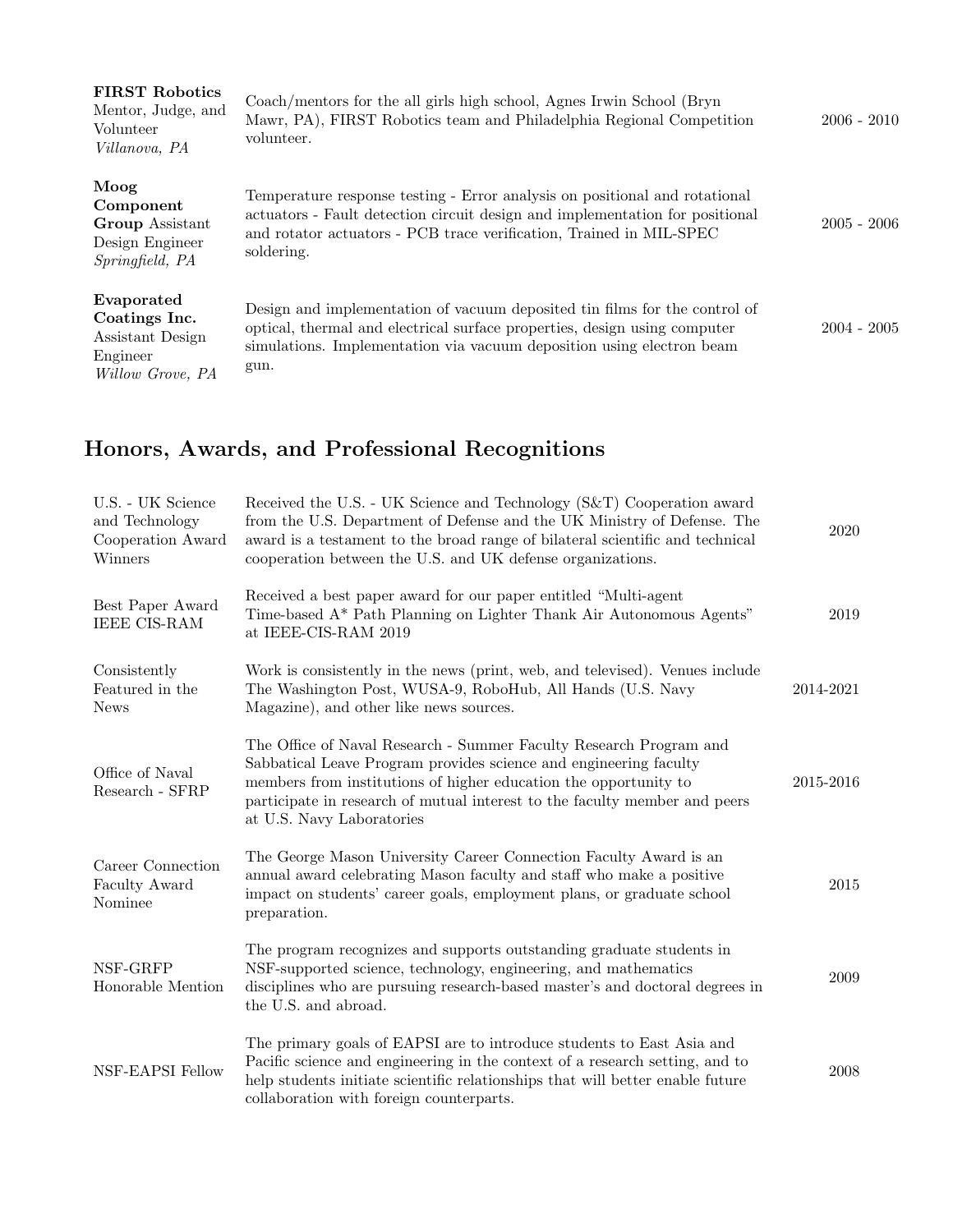| Lester Kraus<br>Award | Awarded to Electrical Engineering student who has shown the greatest<br>promise of developing into a creative and socially responsible engineer. | 2008 |
|-----------------------|--------------------------------------------------------------------------------------------------------------------------------------------------|------|
| Dean's Fellowship     | Non-need-based award for full-time graduate students designed to assist<br>outstanding applicants.                                               | 2008 |

## Funded Projects

- [1] D. Lofaro, "Rapidly constructible lta3 platforms for emergent behavior development and swarming," in Office of Naval Research (Code 34), 2020-2021, \$500k
- [2] D. Lofaro, "Doctoral consortium at the 2017 ieee/ras international conference on intelligent robotics and systems (iros) 2017," in National Science Foundation (NSF), 2017-2018, \$25k
- [3] D. M. Lofaro, "Amazon robotics challenge team gmu-bgu," in Autonomous Robotic Manipulation and Stowing System for Warhorse Settings - Amazon Inc., 2017, \$20k
- [4] D. Lofaro, "Smart hive," in Institute of Electrical and Electronics Engineers (IEEE), 2017, \$3k
- [5] D. M. Lofaro, "Instruments in the attic (collaborator)," in Potomac Arts Academy, 2014 Ongoing, \$10k/year

## Competitions

- [1] E. Dessalene, B. Hofgard, G. Georgios, R. Alimoor, M. Vu, Y. Ovcharik, and D. Lofaro, "Team robo patriots gmu/bgu," in Amazon Robotics Challenge, Nagoya, Japan, 2017
- [2] E. Dessalene and D. Lofaro, "Team robo patriots," in Grasping and Manipulation Challenge at IEEE-ICRA, Daejeon, South Korea, 2016
- [3] D. Wicke, C. Ward, L. Hovatte, E. Wei, K. Andrea, K. Russell, S. Luke, and D. Lofaro, "Team robo patriots," in RoboCup (Child-Size Humanoid League), Hefi, China, 2015
- [4] D. Lofaro, D. Berenson, S. Chernova, G. Lee, M. Stilman, J. Oh, and P. Oh, "Team drc-hubo," in DARPA Robotics Challenge, USA, 2012-2014

### Publications

Total number of publications, 50+ (plus more in review). Lofaro has presented at nearly 50 invited talks/live demonstrations, Five (5) robotics related museum installations/exhibition, four (4) international robotics competitions. A technical tutorial website with **over 10M** hits. Additionally, Lofaro has been featured in 35+ external news reports (print and TV).

#### Referred Journal Papers

- [1] L. Calkins, J. Lingevitch, J. Coffin, L. McGuire, J. Geder, M. Kelly, M. Zavlanos, D. Sofge, and D. Lofaro, "Distance estimation using self-induced noise of an aerial vehicle," in In IEEE Robotics and Automation Letters  $(RA-L), 2021$
- [2] T. Haus, M. Orsag, A. P. Nunez, S. Bogdan, and D. Lofaro, "Centroid vectoring for attitude control of floating base robots: From maritime to aerial applications," IEEE Access, vol. 7, pp. 16 021–16 031, 2019 - Impact Factor: 4.098
- [3] J. Gibson, T. Schuler, D. Sofge, and D. Lofaro, "Swarm and multi-agent time-based path planning for lta3 systems," in World Scientific: Unmanned Systems, 2019, pp.  $1-8$  – Impact Factor: 0.760 (page numbers TBD)
- [4] D. Lofaro, M. Bugajska, and D. Sofge, "Extending the Life of Legacy Robots : MDS-Ach via x-Ach," Advances in Science, Technology and Engineering Systems Journal, vol. 4, no. 1, pp. 50–72, 2019 - Impact Factor: 1.76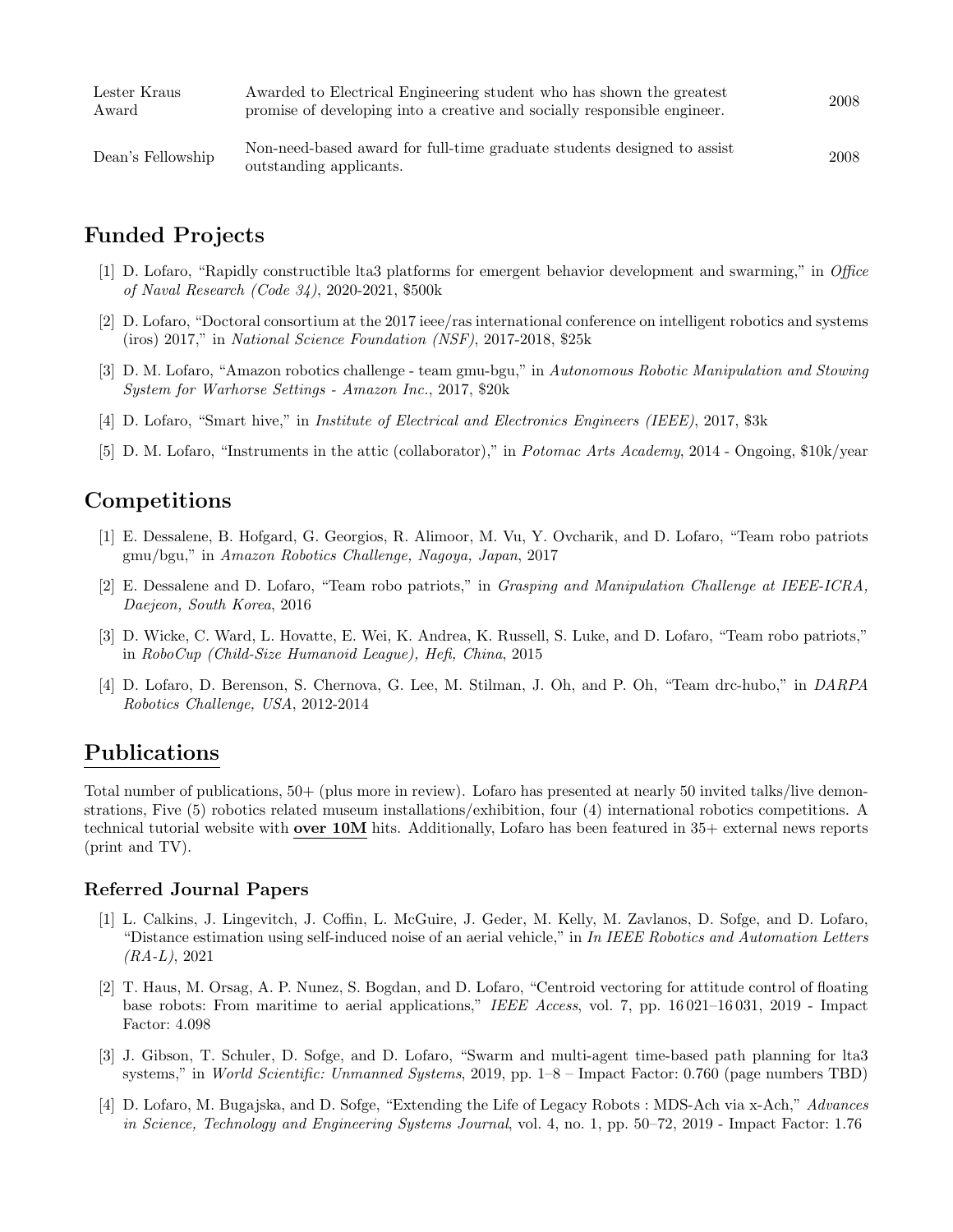- [5] C. Phillips-Grafflin, H. B. Suay, J. Mainprice, N. Alunni, D. Lofaro, D. Berenson, S. Chernova, R. W. Lindeman, and P. Oh, "From autonomy to cooperative traded control of humanoid manipulation tasks with unreliable communication," Journal of Intelligent  $\mathcal B$  Robotic Systems, vol. 82, no. 3, pp. 341–361, 2016 - Impact Factor: 2.020
- [6] N. Dantam, D. Lofaro, A. Hereid, P. Oh, A. Ames, and M. Stilman, "The ach library: A new framework for real-time communication," Robotics Automation Magazine, IEEE, vol. 22, no. 1, pp. 76–85, 2015 - Impact Factor: 4.816

#### Book Chapters

[1] E. Dessalene and D. Lofaro, "Complete robotic systems for the iros grasping and manipulation challenge," in Robotic Grasping and Manipulation. Springer, 2018, pp. 172–179

#### Referred Conference/Workshop Proceedings

- [1] R. Hall, D. Sofge, and D. Lofaro, "Emergent behavior in swarms with on-board sensing," in SSCI 2021 : IEEE Symposium Series on Computational Intelligence, 2021
- [2] A. Maxseiner, D. Lofaro, and D. Sofge, "Visible light communications with inherent agent localization and simultaneous message receiving capabilities for robotic swarms," in 18th International Conference on Ubiquitous Robots (UR), 2021
- [3] L. Calkins, J. Lingevitch, J. Coffin, L. McGuire, J. Geder, M. Kelly, M. Zavlanos, D. Sofge, and D. Lofaro, "Distance estimation using self-induced noise of an aerial vehicle," in In Proceedings of IEEE International Conference on Robotics and Automation (IEEE-ICRA 2021), 2021
- [4] C. Wu, D. Lofaro, and D. Sofge, "A learned encircling strategy for robot swarm pursuit-evasion against a superior evader," in The 15th International Symposium on Distributed Autonomous Robotic Systems (DARS), 2021
- [5] A. Sharma, W. Calkins, D. Lofaro, J. Lingevitch, J. Geder, M. Kelly, M. M. Zavlanos, A. Evans, and D. Sofge, "Bat-inspired wall distance estimation from self-induced motor-propeller noise using deep convolutional networks," in Fifth Annual Workshop on Naval Applications of Machine Learning (NAML 2021), 2021, 2021
- [6] R. Hall, D. Sofge, and D. Lofaro, "Emergent behavior in swarms with on-board sensing using universal global inputs," in The 4th International Symposium on Swarm Behavior and Bio-Inspired Robotics (SWARM), 2021
- [7] A. Maxseiner, D. Lofaro, and D. Sofge, "Visible light communication for robotic swarms," in The 4th International Symposium on Swarm Behavior and Bio-Inspired Robotics (SWARM), 2021
- [8] J. Kelly, D. Sofge, and D. Lofaro, "Persistent area coverage for swarms utilizing deployment entropy with potential fields," in 2020 17th International Conference on Ubiquitous Robots (UR), 2020, pp. 479–486
- [9] G. Singh, D. Sofge, and D. Lofaro, "Tackling the pursuit-evasion problem with the actor-critic model-free multiagent deep deterministic policy gradient(maddpg) method on a decentralized robotic swarm in continuous state space and action space via deep reinforcement learning," in Fourth Annual NIWC Pacific Workshop on Naval Applications of Machine Learning (NAML), 2020
- [10] T. Lin, D. M. Lofaro, and D. A. Sofge, "Cooperative emergent swarming through deep reinforcement learning," in 2020 IEEE 16th International Conference on Control Automation (ICCA), 2020, pp. 1354–1359
- [11] R. Kramer, J. Geder, J. Lingevitch, W. Calkins, D. Lofaro, M. Kelly, L. McGuire, A. Evans, and D. Sofge, "Unsupervised explainable artificial intelligence architectures for acoustic sensing in micro-air vehicles," in Fourth Annual NIWC Pacific Workshop on Naval Applications of Machine Learning (NAML), 2020
- [12] L. Calkins, J. Lingevitch, L. McGuire, J. Geder, M. Kelly, M. M. Zavlanos, D. Sofge, and D. M. Lofaro, "Bioinspired distance estimation using the self-induced acoustic signature of a motor-propeller system," in 2020 IEEE International Conference on Robotics and Automation (ICRA), 2020, pp. 5047–5053
- [13] D. Srivastava, D. Lofaro, T. Schuler, and D. Sofge, "Hidden markov model trained gesture-based interfacefor multiagent and swarm formation control," in Fourth Annual NIWC Pacific Workshop on Naval Applications of Machine Learning (NAML), 2020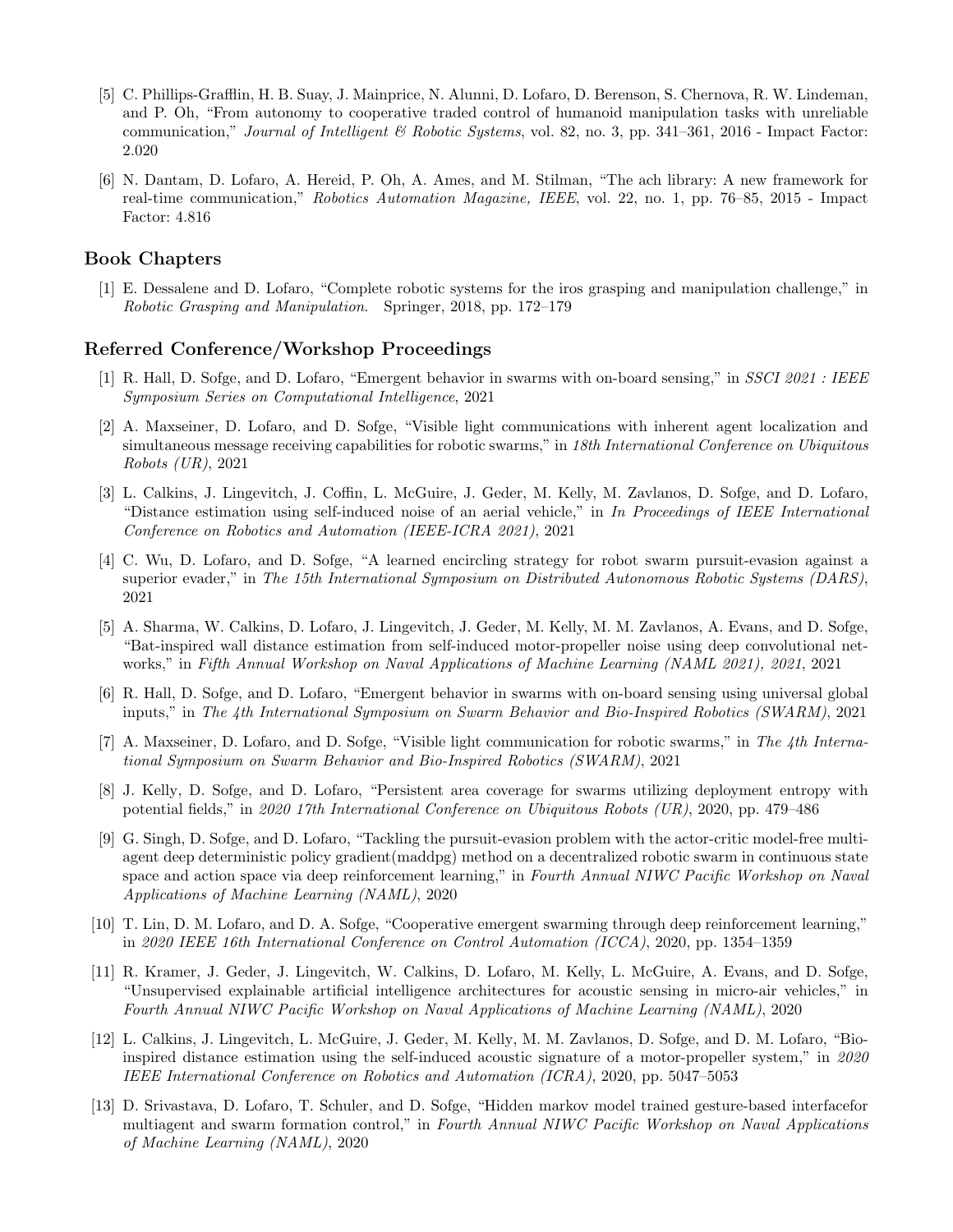- [14] J. Gibson, T. Schuler, D. Sofge, and D. Lofaro, "Multi-agent time-based a\* path planning on lighter-than-air autonomous agents," in IEEE International Conference on Cybernetics and Intelligent Systems, and Robotics, Automation and Mechatronics (CIS-RAM), 2019, pp. 1–6 (actual page numbers TBD)
- [15] C. Taylor, C. Ward, D. Sofge, and D. Lofaro, "Lps: A local positioning system for homogeneous and heterogeneous robot-robot teams, robot-human teams, and swarms," in 2019 16th IEEE International Conference on Ubiquitous Robots (UR), 2019, pp. 200–207
- [16] D. Lofaro, D. Wallace, and D. Sofge, "Shibboleth-based trust enhancement between humans and humanoid robots using gesture and contact focused dialog," in Workshop on Symbiotic Human Robot Interaction at the Intelligent Robots and Systems (IROS 2018), 2018 IEEE/RSJ International Conference on, 2018, pp. 56–60, (Acceptance Rate:  $30\%$ – $40\%$ )( $\#5$  Robotics Conference rated by Google Scholar)
- [17] D. Lofaro and D. Sofge, "Multimodal control of lighter-than-air agents," in Proceedings of the 20th ACM International Conference on Multimodal Interaction, ser. ACM-ICMI, 2018, pp. 555–565
- [18] K. Nishimura, M. Bugajska, D. Sofge, P. Oh, and D. Lofaro, "On humanoid co-robot locomotion when mechanically coupled to a human partner," in 2018 15th IEEE International Conference on Ubiquitous Robots  $(UR), 2018, pp. 412-419$
- [19] A. Perez, M. Orsag, and D. Lofaro, "Design, implementation, and control of the underwater legged robot aquashoko for low-signature underwater exploration," in 2018 15th IEEE International Conference on Ubiquitous Robots (UR), 2018, pp. 228–234
- [20] E. Wiese, P. Weis, and D. Lofaro, "Embodied social robots trigger gaze following in real-time hri," in 2018 15th IEEE International Conference on Ubiquitous Robots (UR), 2018, pp. 477–482
- [21] A. Perez, G. Hernandez, N. Folta, R. Regalado, S. McElwain, and D. Lofaro, "Designing an autonomous vehicle lean recovery system for motorcycles," in 2018 15th IEEE International Conference on Ubiquitous Robots (UR), 2018, pp. 693–698
- [22] E. Dessalene, C. Korpela, and D. Lofaro, "Push grasping with anthropomorphic hands," in 2018 15th IEEE International Conference on Ubiquitous Robots (UR), 2018, pp. 737–742
- [23] D. Lofaro, C. Ward, M. Bugajska, and D. Sofge, "Extending the life of legacy robots: Mds-ach, a real-time, process based, networked, secure middleware based on the x-ach methodology," in 15th International Workshop on Advanced Motion Control (IEEE-AMC), 2018, pp. 72–77
- [24] D. Lofaro, F. Lee, E. Endress, and C. Park, "Augmented musical reality via smart connected pianos," in Workshop on Robotics in Virtual Reality at the Robotics and Automation (ICRA), 2018 IEEE International Conference on, 2018, pp. 1–5, (Acceptance Rate:  $30\%$ – $40\%$ )( $\#1$  Robotics Conference rated by Google Scholar)
- [25] E. Dessalene, G. Georgakis, M. Reza, Y. Li, Y. Ovcharik, A. Shapiro, J. Kosecka, and D. Lofaro, "A contact exploitative approach to the amazon robotics challenge," in 2017 IEEE International Conference on Robotics and Automation (ICRA) - Warehouse Picking Automation Workshop, 2017, pp. 108–111, (Acceptance Rate: 30%–40%)(#1 Robotics Conference rated by Google Scholar)
- [26] D. Lofaro, C. Taylor, R. Tse, and D. Sofge, "Wearable interactive display for the local positioning system (lps)," in 19th ACM International Conference on Multimodal Interaction, 2017, pp. 522–523
- [27] D. Lofaro, K. Nishimura, M. Bugajska, P. Oh, and D. Sofge, "Experimental setup and approach for co-robot locomotion when mechanically coupled to a human partner," in 2017 IEEE-RAS 17th International Conference on Humanoid Robots (Humanoids), 2017, pp. 1–5,  $(\#1)$  for Humanoid Robotics and  $\#19$  for all Robotics Conference rated by Google Scholar)
- [28] E. Wiese, T. Shaw, D. Lofaro, and C. Baldwin, "Designing artificial agents as social companions," in Proceedings of the Human Factors and Ergonomics Society Annual Meeting, vol. 61, no. 1, 2017, pp. 1604–1608
- [29] D. Lofaro, "The honey bee initiative smart hive," in 2017 14th International Conference on Ubiquitous Robots and Ambient Intelligence (URAI), 2017, pp. 446–447
- [30] D. Lofaro, "Utilizing the android robot controller for robots, wearable apps, and the hotel room of the future," in 2017 14th International Conference on Ubiquitous Robots and Ambient Intelligence (URAI), 2017, pp. 570–575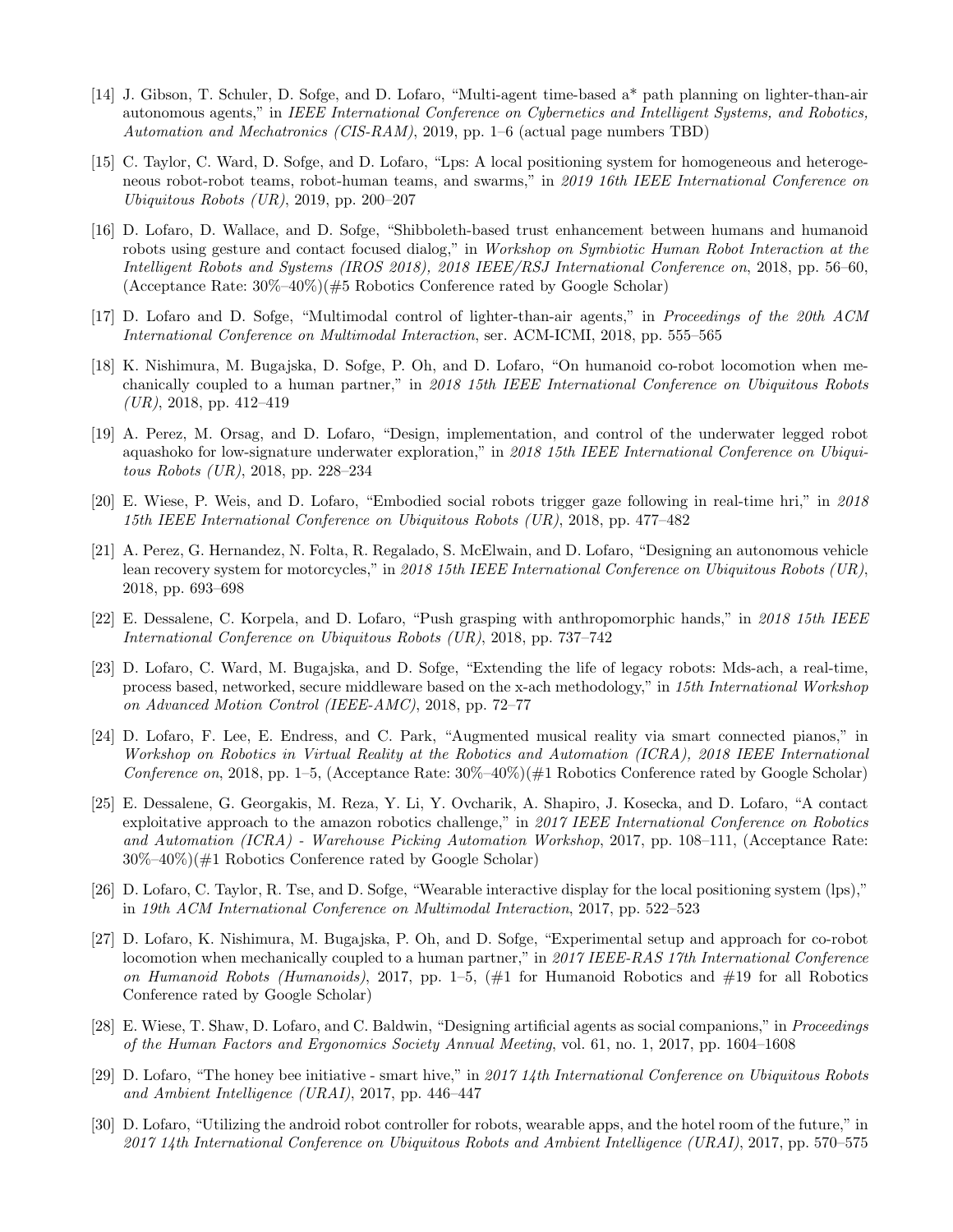- [31] D. Lofaro, P. Weis, and E. Wiese, "Experiments confirming gaze triggered effects in embodied social robots," in 2017 IEEE-RAS 17th International Conference on Humanoid Robots (Humanoids), 2017, pp. 1–6, (#1 for Humanoid Robotics and #19 for all Robotics Conference rated by Google Scholar)
- [32] D. Lofaro and A. Asokan, "Low latency bounty hunting and geographically adjacent server configuration for real-time cloud control," in 2016 IEEE International Conference on Robotics and Automation (ICRA), 2016, pp. 5277–5282 (#1 Robotics Conference rated by Google Scholar)
- [33] D. Lofaro, "Secure robotics," in 2016 13th International Conference on Ubiquitous Robots and Ambient Intelligence (URAI), 2016, pp. 311–313
- [34] D. Lofaro, M. Bula, P. Early, E. Eide, and M. Javid, "Archr apparatus for remote control of humanoid robots," in 2015 IEEE-RAS 15th International Conference on Humanoid Robots (Humanoids), 2015, pp. 229–236, (#1 for Humanoid Robotics and #19 for all Robotics Conference rated by Google Scholar)
- [35] D. Lofaro, A. Asokan, and E. Roderik, "Feasibility of cloud enabled humanoid robots: Development of low latency geographically adjacent real-time cloud control," in Humanoid Robots (Humanoids), 2015 15th IEEE-RAS International Conference on, 2015, pp. 519–526,  $(\#1 \text{ for Humanoid Robotics and } \#19 \text{ for all Robotics})$ Conference rated by Google Scholar)
- [36] W. Hilton, D. Lofaro, and Y. Kim, "A lightweight, cross-platform, multiuser robot visualization using the cloud," in Intelligent Robots and Systems (IROS 2014), 2014 IEEE/RSJ International Conference on, 2014, pp. 1570–1575 (#5 Robotics Conference rated by Google Scholar)
- [37] J. Mainprice, C. Phillips-Grafflin, H. Suay, N. Alunni, D. Lofaro, D. Berenson, S. Chernova, R. Lindeman, and P. Oh, "From autonomy to cooperative traded control of humanoid manipulation tasks with unreliable communication: System design and lessons learned," in *Intelligent Robots and Systems (IROS 2014), 2014 IEEE/RSJ* International Conference on, 2014, pp. 3767–3774 (#5 Robotics Conference rated by Google Scholar)
- [38] N. Alunni, H. Bener Suay, C. Phillips-Grafflin, J. Mainprice, D. Berenson, S. Chernova, R. Lindeman, D. Lofaro, and P. Oh, "Darpa robotics challenge: Towards a user-guided manipulation framework for high-dof robots," in Robotics and Automation (ICRA), 2014 IEEE International Conference on, 2014, pp. 2088–2088 (#1 Robotics Conference rated by Google Scholar)
- [39] N. Alunni, C. Phillips-Grafftin, H. Suay, D. Lofaro, D. Berenson, S. Chernova, R. Lindeman, and P. Oh, "Toward a user-guided manipulation framework for high-dof robots with limited communication," in Technologies for Practical Robot Applications (TePRA), 2013 IEEE International Conference on, 2013, pp. 1–6
- [40] M. Grey, N. Dantam, D. Lofaro, A. Bobick, M. Egerstedt, P. Oh, and M. Stilman, "Multi-process control software for hubo2 plus robot," in Technologies for Practical Robot Applications (TePRA), 2013 IEEE International Conference on, 2013, pp.  $1-6$
- [41] D. Lofaro, "Unified algorithmic framework for high degree of freedom complex systems and humanoid robots," in Ph.D. dissertation, Drexel University, College of Engineering, Electrical and Computer Engineering Department, 2013, pp. 1–207
- [42] D. Lofaro and P. Oh, "Humanoid throws inaugural pitch at major league baseball game: Challenges, approach, implementation and lessons learned," in Ubiquitous Robots and Ambient Intelligence (URAI), 2012 9th International Conference on, 2012, pp. 153–157
- [43] D. Lofaro, R. Ellenberg, P. Oh, and J. Oh, "Humanoid throwing: Design of collision-free trajectories with sparse reachable maps," in Intelligent Robots and Systems (IROS), 2012 IEEE/RSJ International Conference on, 2012, pp. 1519–1524 (#5 Robotics Conference rated by Google Scholar)
- [44] K. Lynch, D. Lofaro, and P. Oh, "A n-dimensional convex hull approach for fault detection and mitigation for high degree of freedom robots humanoid robots," in *Control, Automation and Systems (ICCAS)*, 2012 12th International Conference on, 2012, pp. 790–797
- [45] D. Lofaro, C. Sun, and P. Oh, "Humanoid pitching at a major league baseball game: Challenges, approach, implementation and lessons learned," in Humanoid Robots (Humanoids), 2012 12th IEEE-RAS International Conference on, 2012, pp. 423–428 (#1 for Humanoid Robotics and #19 for all Robotics Conference rated by Google Scholar)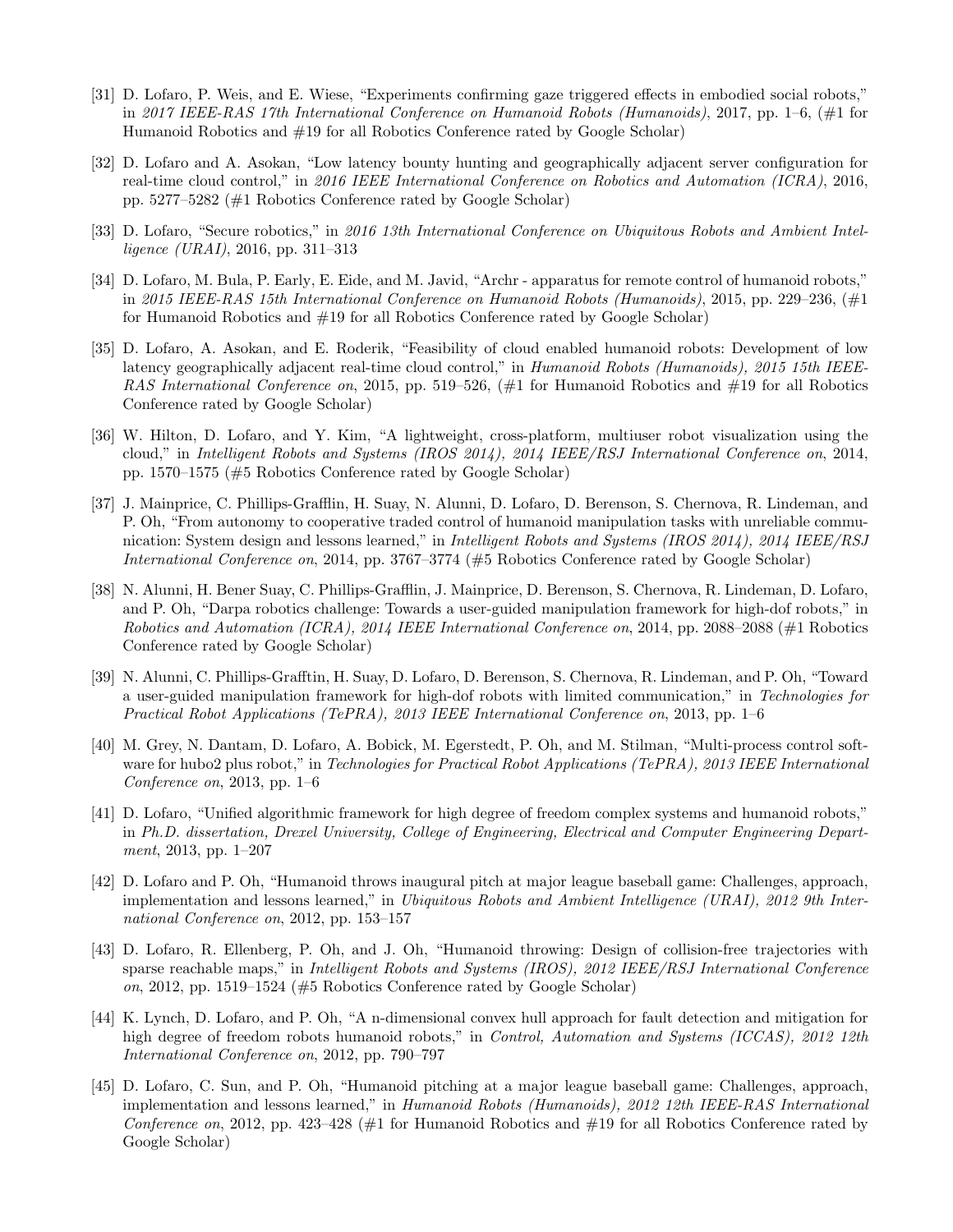- [46] D. Grunberg, D. Lofaro, P. Oh, and Y. Kim, "Robot audition and beat identification in noisy environments," in Intelligent Robots and Systems (IROS), 2011 IEEE/RSJ International Conference on, 2011, pp. 2916–2921 (#5 Robotics Conference rated by Google Scholar)
- [47] Y. Kim, D. Grunberg, A. Batula, D. Lofaro, J. Oh, and P. Oh, "Enabling humanoid musical interaction and performance," in Collaboration Technologies and Systems (CTS), 2011 International Conference on, 2011, pp. 212–215
- [48] D. Lofaro, R. Ellenberg, and P. Oh, "Interactive games with humanoids: Playing with jaemi hubo," Humanoid Robots (Humanoids), pp. 1–6 ( $\#1$  for Humanoid Robotics and  $\#19$  for all Robotics Conference rated by Google Scholar), 2010
- [49] D. Lofaro, P. Oh, J. Oh, and Y. Kim, "Interactive musical participation with humanoid robots through the use of novel musical tempo and beat tracking techniques in the absence of auditory cues," in *Humanoid* Robots (Humanoids), 2010 10th IEEE-RAS International Conference on, 2010, pp. 436–441 (#1 for Humanoid Robotics and #19 for all Robotics Conference rated by Google Scholar)
- [50] D. Lofaro, T. Le, and P. Oh, "Mechatronics education: From paper design to product prototype using lego nxt parts," in Progress in Robotics: FIRA RoboWorld Congress 2009, Incheon, Korea, August 16-20, 2009. Proceedings. Berlin, Heidelberg: Springer Berlin Heidelberg, 2009, pp. 232–239
- [51] D. Lofaro, "Control design to reduce the effects of torsional resonance in coupled systems," in Masters Thesis, Drexel University, College of Engineering, Electrical and Computer Engineering Department, 2008, pp. 1–84

#### Other Publications: Website

[1] D. Lofaro and Various Students et. al., "Lofaro labs robotics wiki tutorial page," in http://wiki.lofarolabs.com, 2014-2019 - Hits: 2.1M+

#### Other Publications: Museum Installations and Exhibitions

- [1] D. Lofaro and E. Knox, "Synthetic human rules," in Location: National Museum of Emerging Science and Innovation - Miraikan, Tokyo, Japan, 2019-2020 - Duration: 4 Months (\*Scheduled\*)
- [2] D. Lofaro and G. Biver, "The narrative machine: Poem-drum," in Location: NIMBUS FUSE Ensemble, Washington DC, USA, 2019 - Duration: 2 days debut  $+$  ongoing
- [3] D. Lofaro and E. Endress, "How can we access truth?: The narrative machine," in Location: Inter-American Development Bank (IDB), Washington DC, USA, 2018-2019 - Duration: 5 Months
- [4] E. Endress and D. Lofaro, "Acts of storytelling," in Location: Acts of Sensing & Hearing Exhibition in the Marshall's Visual Arts Center, Huntington, West Virginia, USA, 2018 - Duration: 3 Weeks
- [5] D. Lofaro and E. Endress, "The narrative machine," in Location: George Mason University Center for the Arts, Fairfax, VA, USA, 2017-2018 - Duration: 6 Months

#### Invited Talks and Demonstrations

- [1] D. Lofaro and T. Schuler, "Reactive autonomous autonomous agents," in Navy League Sea Air Space, Washington DC Metro Area, 2021
- [2] D. Lofaro and A. Maxseiner, "Family robotics day: Reactive autonomous agents and battle bots," in National Museum of the Marine Corps, Triangle, VA, 2021
- [3] D. Lofaro and A. Maxseiner, "Reactive swarming autonomy," in Cheif of Naval Research (CNR) Demo, Washington, DC, 2020
- [4] D. Lofaro, "Robotics swarming and emergent behavior," in University of Zagreb, Zagreb, Croatia, 2019
- [5] D. Lofaro and T. Schuler, "Lighter than air autonomous agents," in Navy League Sea Air Space, Washington DC Metro Area, 2019
- [6] D. Lofaro and A. Maxseiner, "Semper force," in National Museum of the Marine Corps, Triangle, VA, 2018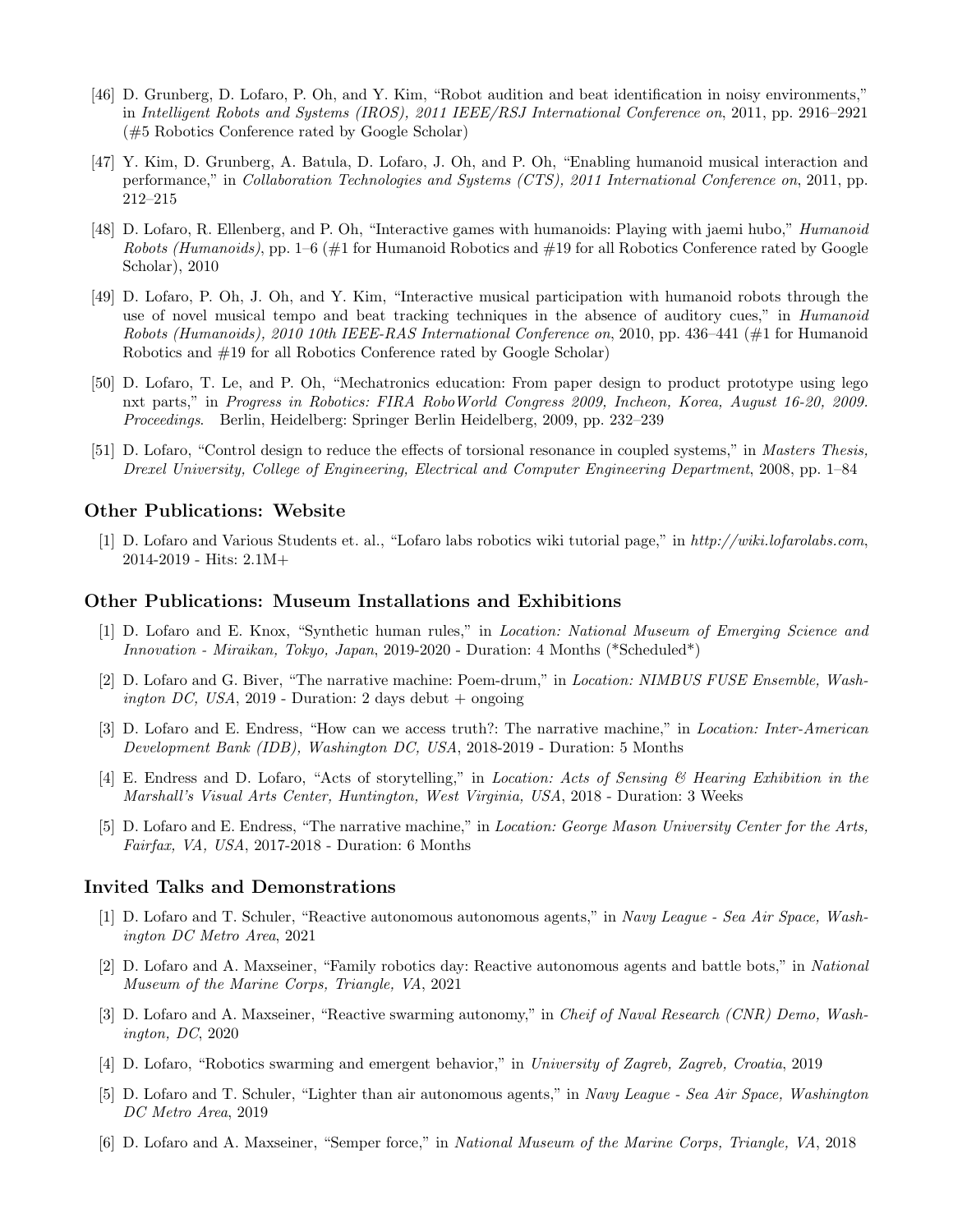- [7] D. Lofaro, "Robotics in politics and business," in Breaking the Surface BTS, International Interdisciplinary Field Workshop of Marine Robotics and Applications, Biograd na Moru, Croatia, 2018
- [8] D. Lofaro, A. Maxseiner, G. Galindo, and G. Tummala, "Robotics day: In the field and at home," in National Museum of the Marine Corps, Triangle, VA, 2018
- [9] D. Lofaro, A. Maxseiner, and G. Tummala, "Robotics, an overview," in International Visitor Leadership Program (IVLP) sponsored by the Department of State - Washington D.C., 2017
- [10] D. Lofaro, A. Maxseiner, and G. Tummala, "Demonstration: Showed the inner-workings of 3d printed humanoid robots to the do it yourself (dyi) community." in Impact Design Summit with Autodesk and DARPA Tech Shop-Building Museum, Washington D.C., 2017
- [11] D. Lofaro, C. Ward, and A. Perez, "Children's' day robotics," in National Museum of the Marine Corps Virginia (DC Metro Area), 2017
- [12] D. Lofaro, "The future of drones," in Escape Velocity Convention Washington, DC, 2017
- [13] D. Lofaro, "The robots are coming," in University of Bridgeport Engineering Department Bridgeport, CT, 2017
- [14] D. Lofaro, "I can robot and you can too," in Presidential Inauguration Leadership Summit IEEE Robotics  $\mathcal{C}$ Automation Society - Washington, DC, 2017
- [15] D. Lofaro, "Demonstration: Showed the inner-workings of 3d printed humanoid robots to the do it yourself (dyi) community." in IEEE Robotics  $\mathcal{B}$  Automation Society - Presidential Inauguration Leadership Summit 'Drones, Clones, and Genomes' - Fairfax, VA, 2017
- [16] D. Lofaro, C. Ward, and A. Asokan, "Design, implementation, and control of disaster relief humanoid robots. demonstration: Showed the inner-workings of 3d printed humanoid robots to the do it yourself (dyi) community." in Kickoff to National Robotics Week, Smithsonian's National Air and Space Museum - Washington, DC, 2016
- [17] D. Lofaro, "Robots in politics," in National Maker Faire Washington, DC, 2016
- [18] A. Asokan, A. Perez, G. Hernandez, N. Folta, and D. Lofaro, "Demonstration: Showed the inner-workings of 3d printed humanoid robots to the do it yourself (dyi) community and the human powered vehicle challenge vehicle made by the sponsored asme team at gmu." in National Maker Faire - Washington, DC, 2016
- [19] D. Lofaro, "Secure robotics," in Young Scholars in Robotics, Ubiquitous Robots and Ambient Intelligence (URAI) 2016 - Xi'an, China, 2016
- [20] D. Lofaro, "Robots in politics," in IEEE Croatia Section lecture series, University of Zagreb Zagreb, Croatia, 2016
- [21] D. Lofaro, C. Ward, and A. Asokan, "Robots in politics and demonstration. showed the inner-workings of 3d printed humanoid robots to the do it yourself (dyi) community." in Maker Faire - Washington, DC, 2016
- [22] D. Lofaro, "Darpa robotics challenge team drc-hubo," in KAIST-KUSCO S&T Workshop Lecture Vienna, VA, 2016
- [23] D. Lofaro, "Robots in politics," in KUSCO S&T Policy Lecture Series Vienna, VA, 2016
- [24] C. Ward, A. Asokan, A. Perez, G. Hernandez, N. Folta, R. Regalado, S. McElwain, and D. Lofaro, "Demonstration: Showed the inner-workings of 3d printed humanoid robots to the do it yourself (dyi) community." in NoVA Mini Maker Faire - Fairfax, VA, 2016
- [25] D. Lofaro, "Team drc-hubo: The road to the darpa robotics challenge lessons learned," in Distinguished Lecture Series, George Mason University - Fairfax, VA, 2015
- [26] D. Lofaro, M. Bula, P. Early, E. Eide, and M. Javid, "Design, implementation, and control of disaster relief humanoid robots. demonstration: Showed the inner-workings of 3d printed humanoid robots to the do it yourself (dyi) community." in Kkickoff to National Robotics Week, Smithsonian's National Air and Space Museum - Washington, DC, 2015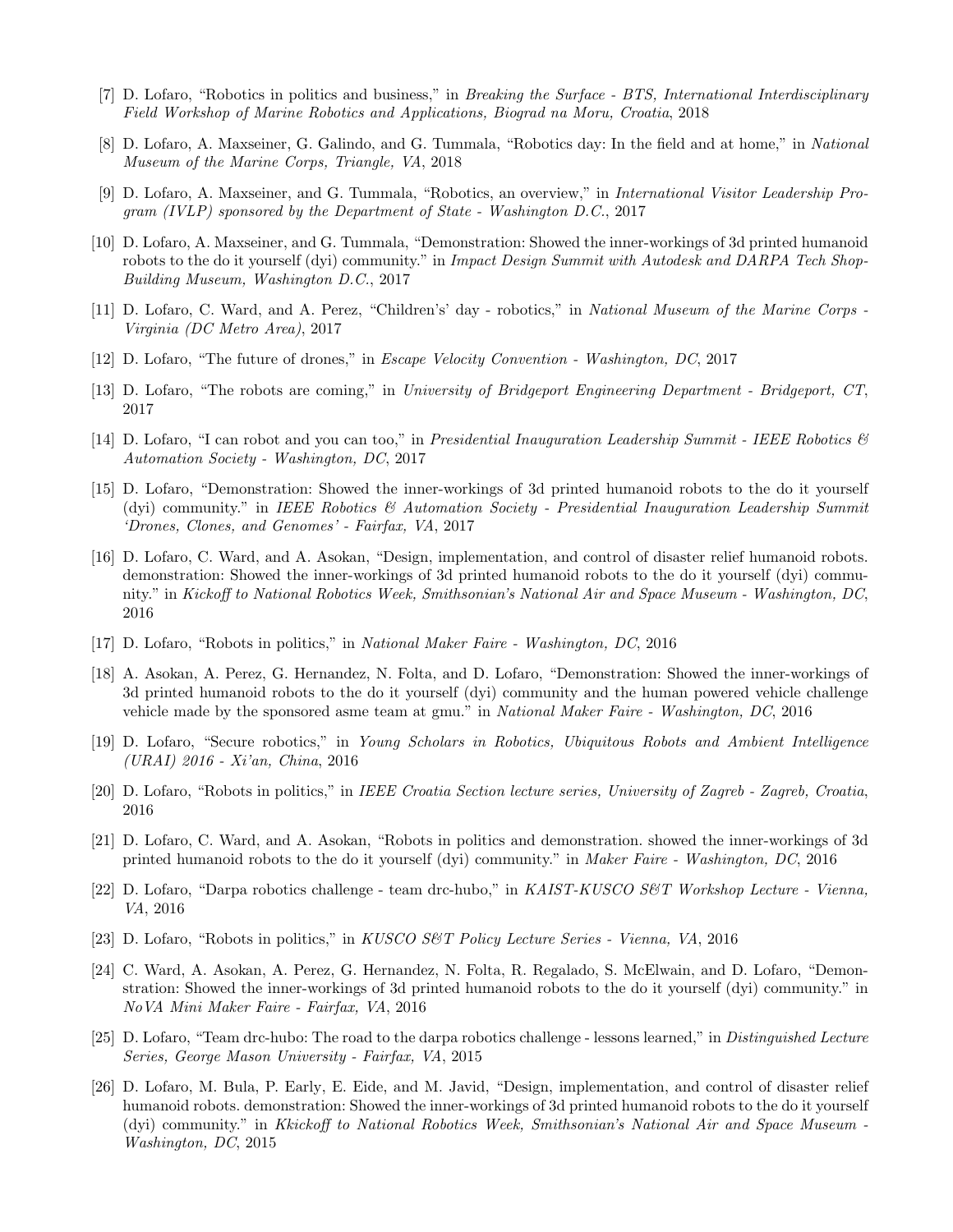- [27] D. Lofaro, P. Early, M. Bula, E. Eide, and M. Javid, "Demonstration: Showed the inner-workings of 3d printed humanoid robots to the do it yourself (dyi) community." in National Maker Faire - Washington, DC, 2015
- [28] D. Lofaro, M. Bula, P. Early, E. Eide, and M. Javid, "Demonstration: Showed the inner-workings of 3d printed humanoid robots to the do it yourself (dyi) community." in NoVA Mini Maker Faire - Fairfax, VA, 2015
- [29] D. Lofaro, "Demonstration and training session: Seven day of jaemi hubo training," in University of Nevada Las Vegas - Las Vegas, NV, 2015
- [30] D. Lofaro, "I can robot and you can too," in IEEE-SPAC Student Professional Awareness Conference Fairfax, VA, 2014
- [31] D. Lofaro, "Darpa robotics challenge, next steps forward," in Disney Research Pittsburgh, PA, 2014
- [32] D. Lofaro, "Team drc-hubo: International collaboration using a three phase design cycle," in IEEE Croatia Section lecture series, University of Zagreb - Zagreb, Croatia, 2014
- [33] D. Lofaro, "Building a robot club from the ground up (part 2)," in Bryn Mawr College Bryn Mawr, PA, 2014
- [34] D. Lofaro, "I can robot, and you can too a cheat sheet for getting your ph.d," in Society of Woman in Engineering (SWE) Invited Talk - Fairfax, VA, 2014
- [35] D. Lofaro, "Team drc-hubo: International collaboration using a three phase design cycle," in Los Alamos National Laboratories - Los Alamos, NV, 2014
- [36] D. Lofaro, "Team drc-hubo: A us-korea collaboration," in Chung-Ang University Seoul, S. Korea, 2014
- [37] D. Lofaro, "Team drc-hubo: A us-korea collaboration," in GMU Korea Incheon, S. Korea, 2014
- [38] D. Lofaro, "Building a robot club from the ground up (part 1)," in Bryn Mawr College Bryn Mawr, PA, 2014
- [39] D. Lofaro, "Team drc-hubo: A road-map to the darpa robot challenge," in Cornell University Ithaca, NY, 2013
- [40] D. Lofaro, "Darpa robot challenge: The drc-hubo team where we are and what we are doing." in University of Pennsylvania - Philadelphia, PA, 2013
- [41] D. Lofaro, "Demonstration: Hands on demonstration of the hubo2+ humanoid robot. following the demonstration there was a in depth q&a session with the graduate and undergraduate students in the college of engineering." in Columbia University - New York, NY, 2012
- [42] D. Lofaro, "Demonstration: Showed the inner-workings of hubo the humanoid robot to the do it yourself (dyi) community." in Maker Faire - New York, NY, 2012
- [43] D. Lofaro, "Humanoid pitching at a major league baseball game: Challenges, approach, implementation and lessons learned," in ASME - Drexel University - Philadelphia, PA, 2012
- [44] D. Lofaro, "Demonstration: Developed a system to make hubo become the first full-size humanoid robot to successfully throw the inaugural pitch at a major league baseball game, philadelphia phillies vs. chicago cubs. 45,196 spectators according to the usa today. video: http://danlofaro.com/projects/philliesgame/," in Philadelphia Phillies and Philly Science Festival - Philadelphia, PA, 2012
- [45] D. Lofaro, "Humanoid robots, they are fun! included live hands-on demonstration of a miniature humanoid. purpose what to get the inner city students exposed to advanced robotics." in Friends of the Free Library - Philadelphia, PA, 2012
- [46] D. Lofaro, "Demonstration: Hands on demonstration and interactive sessions of ground vehicles, pick and place robots and miniature humanoids for elementary school students." in Sugartown Elementary School - Sugartown, PA, 2011
- [47] D. Lofaro, "Humanoid robots, a step in the right direction? about philcon: Started in 1936, philcon features cutting-edge programming about literature, art, television, film, anime, comics, science, gaming, costuming and cosplay, music, and other topics of interest to fans of sci-fi, fantasy, and horror." in Philcon 2011 - New Jersey, NJ, 2011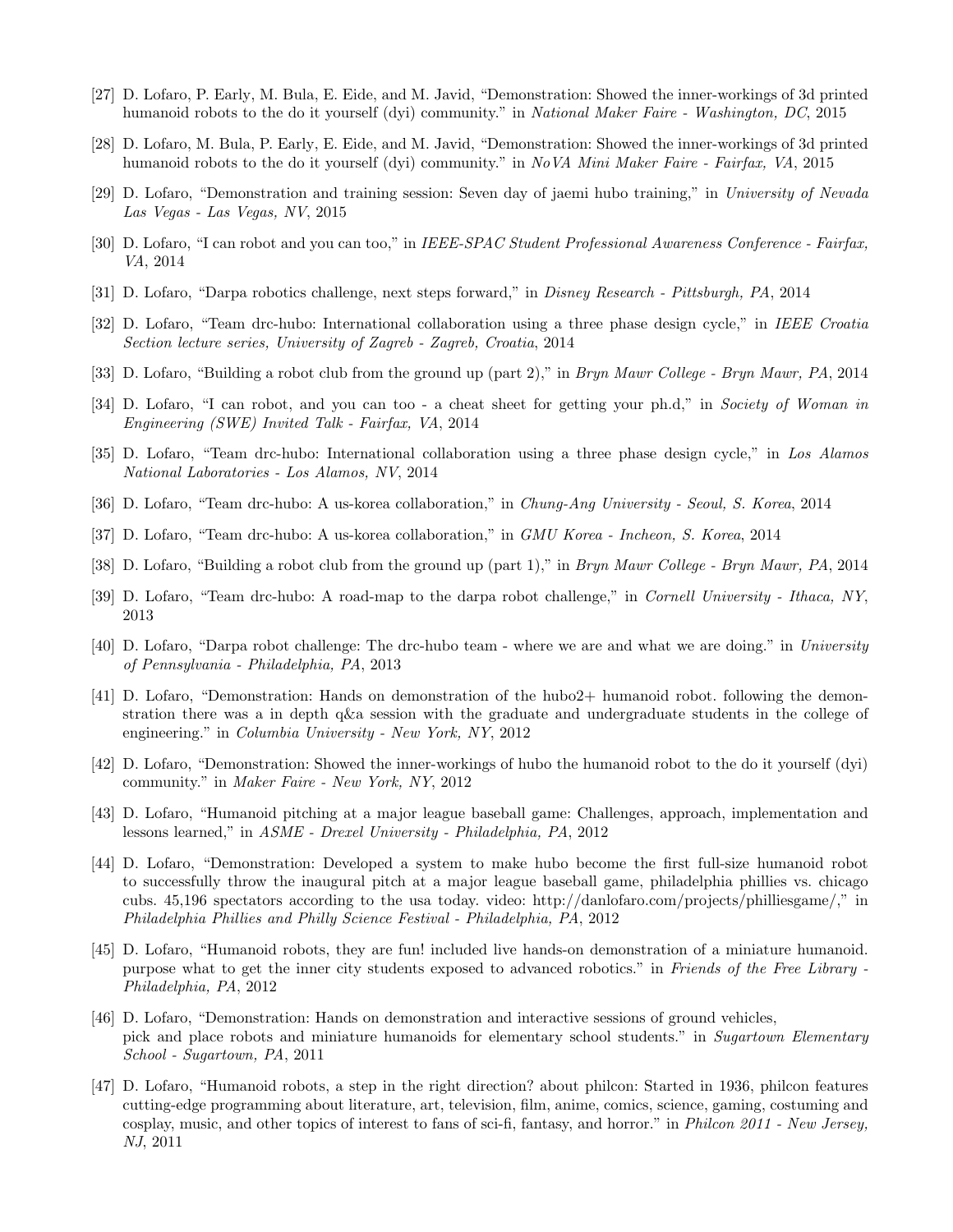- [48] D. Lofaro, "Humanoid robots, past, present, future." in State Senator Invitation 5<sup>th</sup>, Annual Carole I Smith Technology Symposium, Presented by State Senator LeAnna M. Washington, Temple University, Technology Symposium - Philadelphia, PA, 2011
- [49] D. Lofaro, "Interactive games with humanoids." in Daegu Institute of Science and Technology Daegu, South Korea, 2011
- [50] D. Lofaro, "Interactive musical participation with humanoid robots through the use of novel musical tempo and beat tracking techniques in the absence of auditory cues." in Korean Advanced Institute of Science and Technology (KAIST), Daejeon, South Korea, 2011
- [51] D. Lofaro, "Visual beat tracking," in Hanyang University Seoul, South Korea, 2011
- [52] D. Lofaro, "Humanoid robots, past, present, future," in MY Robotics Club, Bryn Mawr College Bryn Mawr, PA, 2010
- [53] D. Lofaro, "Demonstration: Live hands on demonstration for children and adults ages 3 to 99." in Philadelphia Please Touch Museum - Philadelphia, PA, 2009

#### Other Publications: Media Coverage Featuring Daniel M. Lofaro

Daniel Lofaro and his work has been featured in 38+ print, web, and televised news articles.

- [1] Robot News, Interview, July 20, 2020
- [2] All Hands Magazine, U.S. Navy News, Aug 27, 2019
- [3] Spectra, May Issue, 2019
- [4] U.S. Naval Research Lab News, April 3, 2019
- [5] Northern Virginia Magazine, June 14, 2018
- [6] The Washington Post, February 18, 2018
- [7] WUSA-9 News, March 1, 2018
- [8] The George, January 24, 2018
- [9] RoboHub, January 2, 2018
- [10] Exel Magazine, January 05, 2014
- [11] Geekadelphia, Sept 24, 2013
- [12] Geekadelphia (video), Sept 24, 2013
- [13] CBS, Sept 2, 2013
- [14] NBC (Video), Aug 22, 2013
- [15] NBC, Aug 22, 2013
- [16] NewsWorks, Aug 19, 2013
- [17] Technically Philly, Aug 06, 2013
- [18] Drexel News Blog, July 31, 2013
- [19] Redorbit, July 12, 2013
- [20] Bloomberg News, July 22, 2013
- [21] CNN.com, May 9, 2013
- [22] WHYY "Friday Arts," April 5, 2013
- [23] Design News, March 21, 2013
- [24] NHK-TV, March 17, 2013
- [25] Popular Science, February 1, 2013
- [26] Philadelphia Inquirer, November 27, 2012
- [27] NBCNews.com, October 24, 2012
- [28] Technically Philly, October 24, 2012
- [29] IEEE Spectrum, October 24, 2012
- [30] Wired.com, October 24, 2012
- [31] PC Mag, October 24, 2012
- [32] New York Times, October 24, 2012
- [33] New Scientist, October 25, 2012
- [34] Gizmag, October 25, 2012
- [35] Geekologie, October 25, 2012
- [36] Ars Technica, October 25, 2012
- [37] National Public Radio (online), October 26, 2012
- [38] National Public Radio (audio), October 26, 2012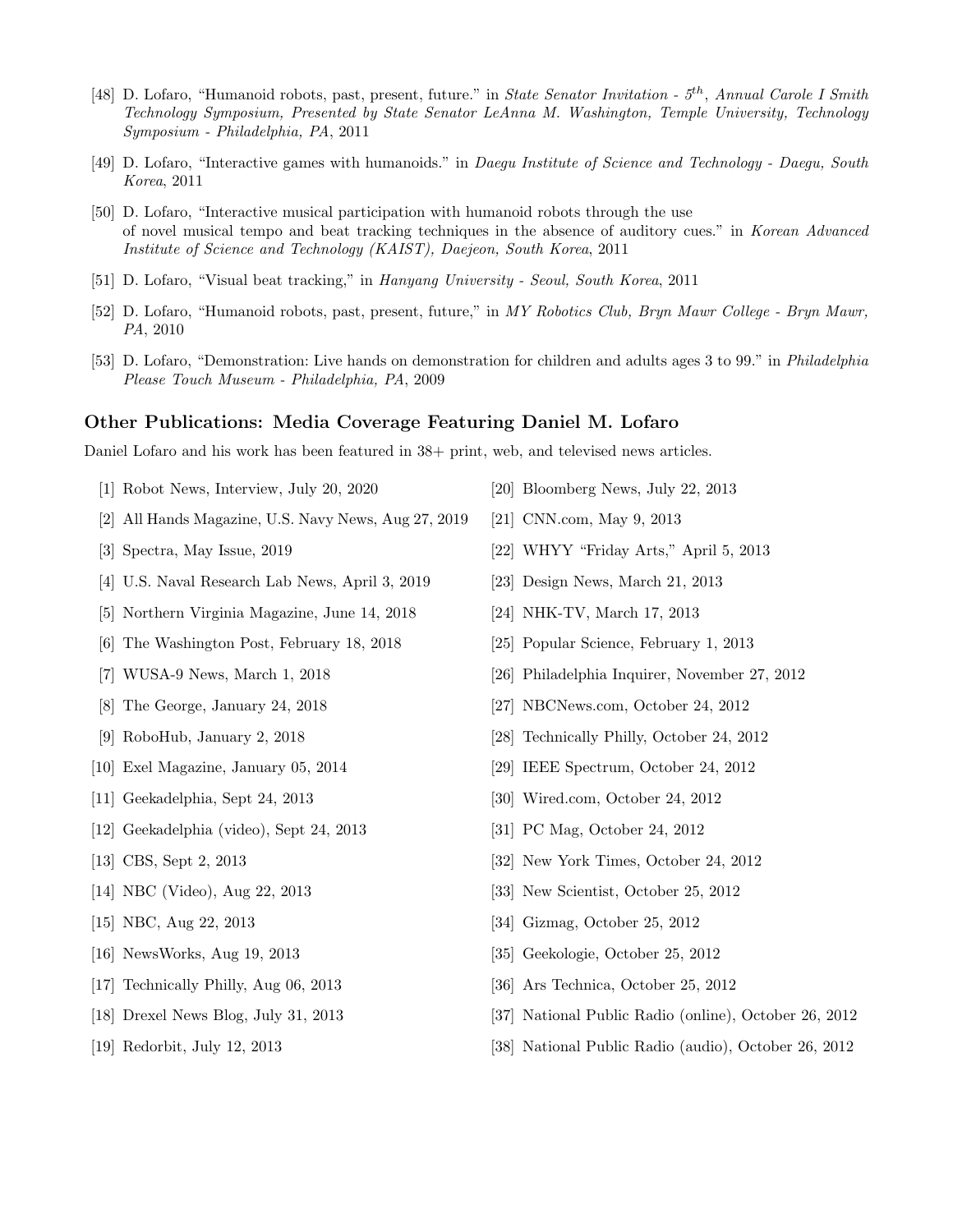## Teaching

#### Teaching Experience

Daniel Lofaro has recognition from his students multiple times for his teaching. Specifically please see:

- Received Patriot Success/Beacon Survey "Person on campus who has helped them the most in the college success" in 2018, 2016, and 2015.
- Also received the Career Connection Faculty Award (nominee) in 2015.
	- [1] (UMD) ENPM-808X, "Software development for robotics." Graduate, Fall 2021
	- [2] (UMD) ENPM-808X, "Software development for robotics." Graduate, Fall 2020
	- [3] (GMU) ECE-370, "Robot design." Undergraduate, Fall 2020
	- [4] (GMU) ECE-330, "Circuit theory." Undergraduate, Fall 2020
	- [5] (GMU) ECE-301, "Digital electronics/lab." Undergraduate, Spring 2020
	- [6] (GMU) ECE-498, "Design for manufacturing." Undergraduate, Fall 2019
	- [7] (GMU) ECE-370, "Robot design." Undergraduate, Spring 2019
	- [8] (GMU) ENGR-498, "High dof aerial vehicle design and humanoid robotics." Undergraduate, Spring 2019
	- [9] (GMU) ECE-421/SYST-421, "Classical systems and control theory." Undergraduate, Fall 2018
- [10] (GMU) ECE-450, "Mobile robots." Undergraduate, Fall 2018
- [11] (GMU) ECE-370, "Robot design." Undergraduate, Spring 2018
- [12] (GMU) ECE-421/SYST-421, "Classical systems and control theory." Undergraduate, Spring 2018
- [13] (GMU) ECE-421/SYST-421, "Classical systems and control theory." Undergraduate, Fall 2017
- [14] (GMU) ECE-590, "Robot design and implementation." Graduate, Spring 2017
- [15] (GMU) ECE-499, "Robot design and implementation." Undergraduate, Spring 2017
- [16] (GMU) ECE-429, "Control systems lab." Undergraduate, Spring 2017
- [17] (GMU) ECE-590, "Introduction to humanoid robotics." Graduate, Fall 2016
- [18] (GMU) ECE-470, "Introduction to humanoid robotics." Undergraduate, Fall 2016
- [19] (GMU) ECE-499, "Robot design and implementation." Undergraduate, Spring 2016
- [20] (GMU) ECE-590, "Robot design and implementation." Graduate, Spring 2016
- [21] (GMU) ECE-429, "Control systems lab." Undergraduate, Spring 2016
- [22] (GMU) ECE-499, "Robot design and implementation." Undergraduate, Fall 2015
- [23] (GMU) ECE-590, "Robot design and implementation." Graduate, Fall 2015
- [24] (GMU) ECE-429, "Control systems lab." Undergraduate, Spring 2015
- [25] (GMU) ECE-499, "Humanoid robotics." Undergraduate, Fall 2014
- [26] (GMU) ECE-590, "Humanoid robotics." Graduate, Fall 2014
- [27] (GMU) ECE-590, "Humanoid robotics." Graduate, Spring 2014
- [28] (GMU) ECE-499, "Humanoid robotics." Undergraduate, Spring 2014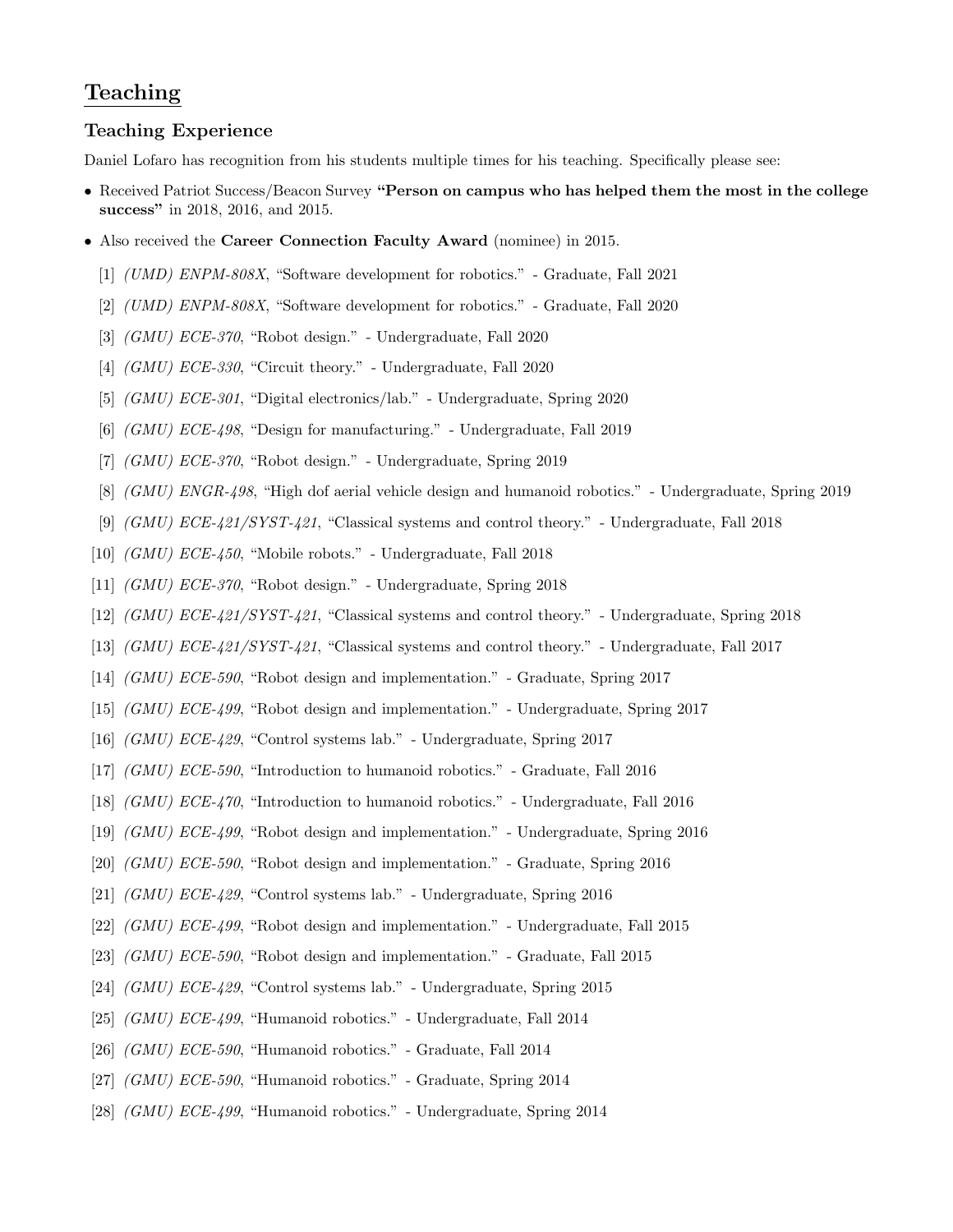#### Courses and Teaching Material Developed

- [1] Internet Tutorial, "Lofaro labs robotics wiki tutorial page instructions on how to build robots, electronics, programming, linux usage, and more." Level: http://wiki.lofarolabs.com, Started: Spring 2014 - Hits: 9.5M+
- [2] SHOP-101 (Unofficial Course), "Introduction to machining and design for machining." Level: Undergraduate/Graduate, Occurrences: 4 terms, First Offered: Fall 2017
- [3] ECE-370/ECE-590, "Robot design." Level: Undergraduate/Graduate, Occurrences: 5 terms total (2 terms as ECE-370; 3 terms as ECE-499/590), First Offered: Fall 2015
- [4] ECE-470/ECE-590, "Humanoid robotics."Level: Undergraduate/Graduate, Occurrences: 3 terms total (1 term as ECE-470; 2 terms as ECE-499/590), First Offered: Spring 2014
- [5] ECE-429, "Redesign of control systems lab."Level: Undergraduate, Not implemented due to unexpected budget modifications, 2018

## Professional Service, Boards, Committees, and Public Service

#### Edited Volumes / Editorship

Daniel Lofaro has been the Associate Editor for 15 conferences/edited volumes

- [1] Associate Editor, IEEE-RAS International Conference on Robots and Automation, IEEE-ICRA 2020
- [2] Associate Editor, IEEE-RAS International Conference on Intelligent Robots and Systems, IEEE-IROS 2020
- [3] Associate Editor, IEEE-RAS Ubiquitous Robots (formerly URAI), IEEE-UR 2020
- [4] Associate Editor, IEEE-RAS International Conference on Robots and Automation, IEEE-ICRA 2019
- [5] Associate Editor, IEEE-RAS Ubiquitous Robots (formerly URAI), IEEE-UR 2019
- [6] Associate Editor, IEEE-RAS International Conference on Robots and Automation, IEEE-ICRA 2018
- [7] Associate Editor, IEEE-RAS International Conference on Humanoid Robots, IEEE-Humanoids 2018
- [8] Associate Editor, IEEE-RAS Ubiquitous Robots (formerly URAI), IEEE-UR 2018
- [9] Associate Editor, IEEE-RAS International Conference on Humanoid Robots, IEEE-Humanoids 2017
- [10] Associate Editor, IEEE-RAS International Conference on Robots and Automation, IEEE-ICRA 2017
- [11] Associate Editor, IEEE-RAS International Conference on Humanoid Robots, IEEE-Humanoids 2016
- [12] Associate Editor, IEEE-RAS Ubiquitous Robots and Ambient Intelligence, IEEE-URAI 2016
- [13] Associate Editor, IEEE-RAS International Conference on Humanoid Robots, IEEE-Humanoids 2015
- [14] Associate Editor, IEEE-RAS Ubiquitous Robots and Ambient Intelligence, IEEE-URAI 2015
- [15] Associate Editor, IEEE-RAS Ubiquitous Robots and Ambient Intelligence, IEEE-URAI 2014

#### Committees, Chairs, and Reviewing

Daniel Lofaro has been the Associate Editor and a reviewer for multiple conferences and publication. He has organized multiple workshops all around the world. He has been a chair within multiple conferences including being the treasurer and travel chair for IEEE-RAS conferences. He has been on multiple IEEE award committees and participated in numerous major STEM outreach events. Additionally he has participated in many STEM outreach events specifically for members of the U.S. Government (state and federal).

[1] Co-Organizer, Second Office of Naval Research (ONR) Virtual Early Applied Research Discovery & Innovation (D&I) Swarm Robotics Workshop, 2021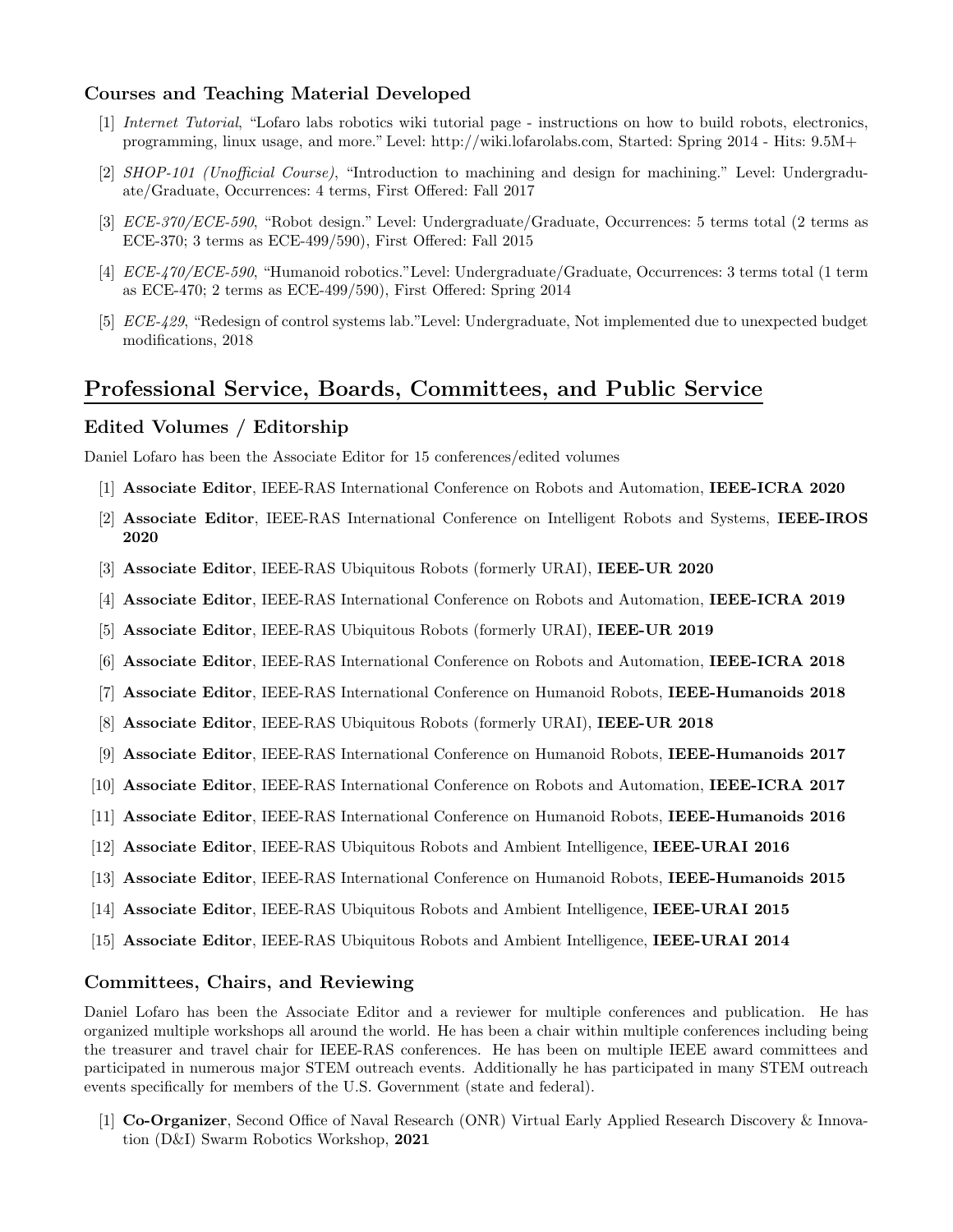- [2] Chair Workshop, Workshop on Robotic Swarms and Emergent Behavior, IEEE-RAS UR 2021
- [3] Co-Organizer, Office of Naval Research (ONR) Virtual Early Applied Research Discovery & Innovation (D&I) Swarm Robotics Workshop, 2020
- [4] Chair Workshop, Workshop on Future Trust in Robotics, Autonomous Systems, and Artificial Intelligence, IEEE-RAS UR 2020
- [5] Committee Member, IEEE Medal for Environmental & Safety Technologies Committee, 2020
- [6] Co-Organizer, Co-Robot Workshop, U.S. Embassy, Croatia 2019
- [7] Chair Treasurer, IEEE-RAS International Conference on Humanoid Robots, IEEE-Humanoids 2019
- [8] Govt. Outreach, Capital MakerFaire (U.S. Senate), 2019
- [9] Workshop Organizer, IEEE-RAS International Conference on Humanoid Robots, IEEE-Humanoids 2019
- [10] **STEM-Outreach**, "Semper Force" at the Marine Corps Museum, 2019
- [11] Reviewer, IEEE-RAS International Conference on Humanoid Robots, IEEE-Humanoids 2019
- [12] Reviewer, IEEE-RAS International Conference on Robots and Automation, IEEE-ICRA 2019
- [13] Reviewer, IEEE-RAS International Conference on Intelligent Robots and Systems, IEEE-IROS 2019
- [14] Reviewer, IEEE-RAS Ubiquitous Robots (formerly URAI), IEEE-UR 2019
- [15] Mentor, Mentor to FIRST Robotics Team 6700 "X-Bots, " 2019
- [16] STEM-Outreach, Robotics Day at the Marine Corps Museum, 2019
- [17] Reviewer, IEEE-RAS International Conference on Humanoid Robots, IEEE-Humanoids 2018
- [18] Reviewer, IEEE-RAS International Conference on Robots and Automation, IEEE-ICRA 2018
- [19] Committee Member, IEEE Medal for Environmental & Safety Technologies Committee, 2018
- [20] Reviewer, IEEE-RAS International Conference on Intelligent Robots and Systems, IEEE-IROS 2018
- [21] STEM-Outreach, "Semper Force" at the Marine Corps Museum, 2018
- [22] Reviewer, IEEE-RAS Ubiquitous Robots (formerly URAI), IEEE-UR 2018
- [23] Govt. Outreach, Capital MakerFaire (U.S. Senate), 2018
- [24] Workshop Organizer, IEEE-RAS International Conference on Humanoid Robots, IEEE-Humanoids 2018
- [25] STEM-Outreach, NoVA MakerFaire, 2018
- [26] Mentor, Mentor to FIRST Robotics Team 6700 "X-Bots, " 2018
- [27] STEM-Outreach, Robotics Day at the Marine Corps Museum, 2018
- [28] Reviewer, IEEE-RAS International Conference on Humanoid Robots, IEEE-Humanoids 2017
- [29] Reviewer, IEEE-RAS International Conference on Robots and Automation, IEEE-ICRA 2017
- [30] Chair Travel, IEEE-RAS International Conference on Intelligent Robots and Systems, IEEE-IROS 2017
- [31] Reviewer, IEEE-RAS International Conference on Intelligent Robots and Systems, IEEE-IROS 2017
- [32] Committee Member, IEEE Medal for Environmental & Safety Technologies Committee, 2017
- [33] STEM-Outreach, NoVA MakerFaire, 2017
- [34] STEM-Outreach, Robotis Week Kickoff Demo at the Smithsonian, 2017
- [35] Workshop Organizer, IEEE-RAS International Conference on Humanoid Robots, IEEE-Humanoids 2017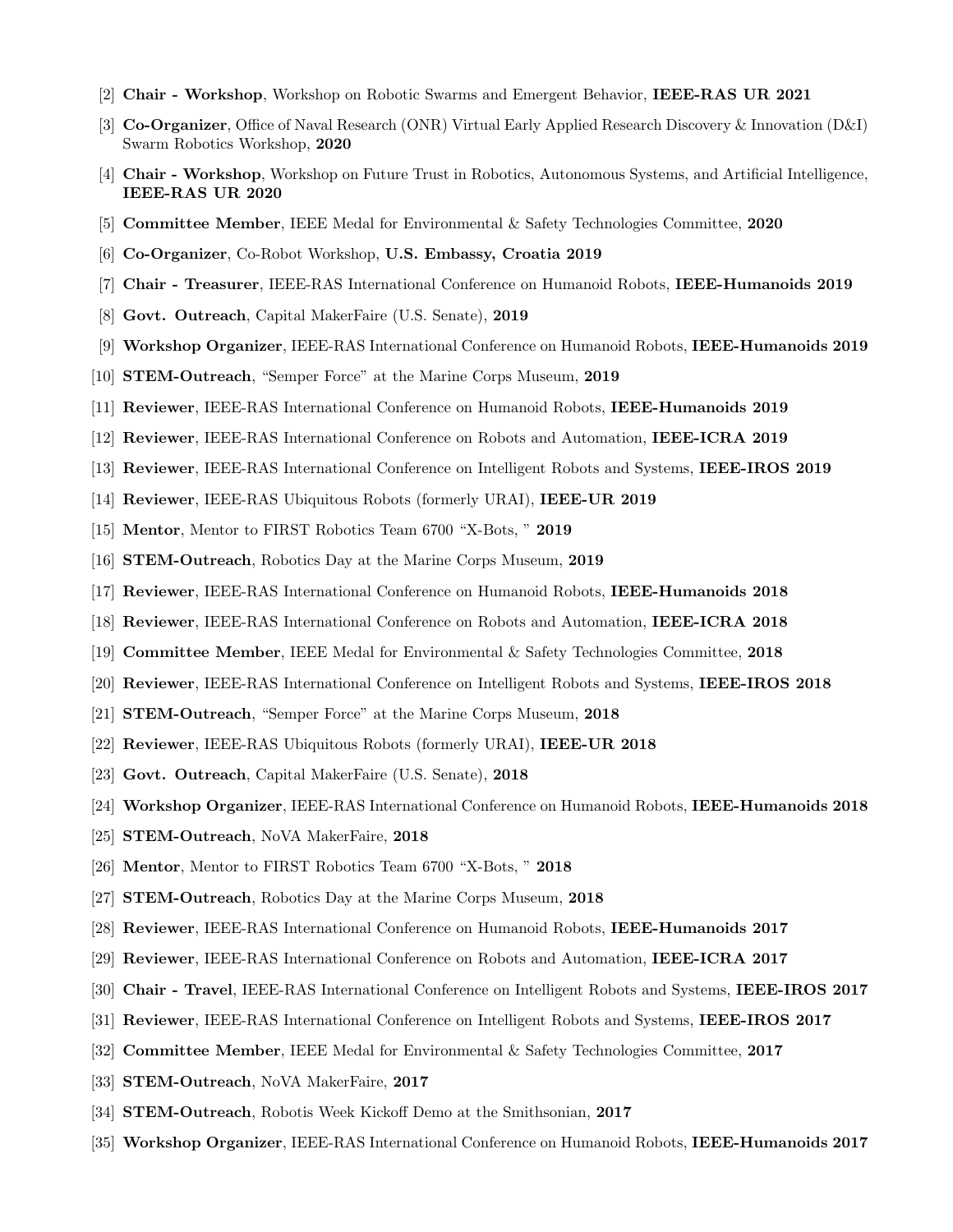- [36] Mentor, Mentor to FIRST Robotics Team 6700 "X-Bots, " 2017
- [37] STEM-Outreach, Robotics Day at the Marine Corps Museum, 2017
- [38] Reviewer, IEEE-RAS International Conference on Humanoid Robots, IEEE-Humanoids 2016
- [39] Reviewer, IEEE-RAS International Conference on Robots and Automation, IEEE-ICRA 2016
- [40] STEM-Outreach, National MakerFaire, 2016
- [41] Reviewer, IEEE-RAS International Conference on Intelligent Robots and Systems, IEEE-IROS 2016
- [42] Chair Video, IEEE-RAS International Conference on Humanoid Robots, IEEE-Humanoids 2016
- [43] Reviewer, IEEE-RAS Ubiquitous Robots and Ambient Intelligence, IEEE-URAI 2016
- [44] STEM-Outreach, HayMaker Faire, 2016
- [45] STEM-Outreach, Robotis Week Kickoff Demo at the Smithsonian, 2016
- [46] Workshop Organizer, IEEE-RAS International Conference on Humanoid Robots, IEEE-Humanoids 2016
- [47] Committee, NSF-DHS Policy for Autonomy Workshop, 2016
- [48] STEM-Outreach, NoVA MakerFaire, 2016
- [49] STEM-Outreach, NoVA Mini MakerFaire, 2016
- [50] Mentor, Mentor to FIRST Robotics Team 6700 "X-Bots, " 2016
- [51] STEM-Outreach, Robotics Day at the Marine Corps Museum, 2016
- [52] Reviewer, IEEE-RAS International Conference on Humanoid Robots, IEEE-Humanoids 2015
- [53] Reviewer, IEEE-RAS International Conference on Robots and Automation, IEEE-ICRA 2015
- [54] STEM-Outreach, K-12 STEM Symposium, 2015
- [55] Reviewer, IEEE-RAS International Conference on Intelligent Robots and Systems, IEEE-IROS 2015
- [56] Reviewer, IEEE-RAS Ubiquitous Robots and Ambient Intelligence, IEEE-URAI 2015
- [57] STEM-Outreach, HayMaker Faire, 2015
- [58] STEM-Outreach, National MakerFaire, 2015
- [59] STEM-Outreach, NoVA Mini MakerFaire, 2015
- [60] Govt. Outreach, Presentation to Virginia legislatures House Appropriations and Finance Committees, 2015
- [61] STEM-Outreach, Advisor to winning team at WearHacks, 2015
- [62] Mentor, Mentor to FIRST Robotics Team 6700 "X-Bots, " 2015
- [63] STEM-Outreach, Robotis Week Kickoff Demo at the Smithsonian, 2015
- [64] STEM-Outreach, NoVA MakerFaire, 2015
- [65] Reviewer, IEEE-RAS International Conference on Humanoid Robots, IEEE-Humanoids 2014
- [66] Reviewer, IEEE-RAS International Conference on Robots and Automation, IEEE-ICRA 2014
- [67] STEM-Outreach, NoVA Mini MakerFaire, 2014
- [68] Reviewer, IEEE-RAS International Conference on Intelligent Robots and Systems, IEEE-IROS 2014
- [69] STEM-Outreach, NoVA MakerFaire, 2014
- [70] Reviewer, IEEE-RAS Ubiquitous Robots and Ambient Intelligence, IEEE-URAI 2014